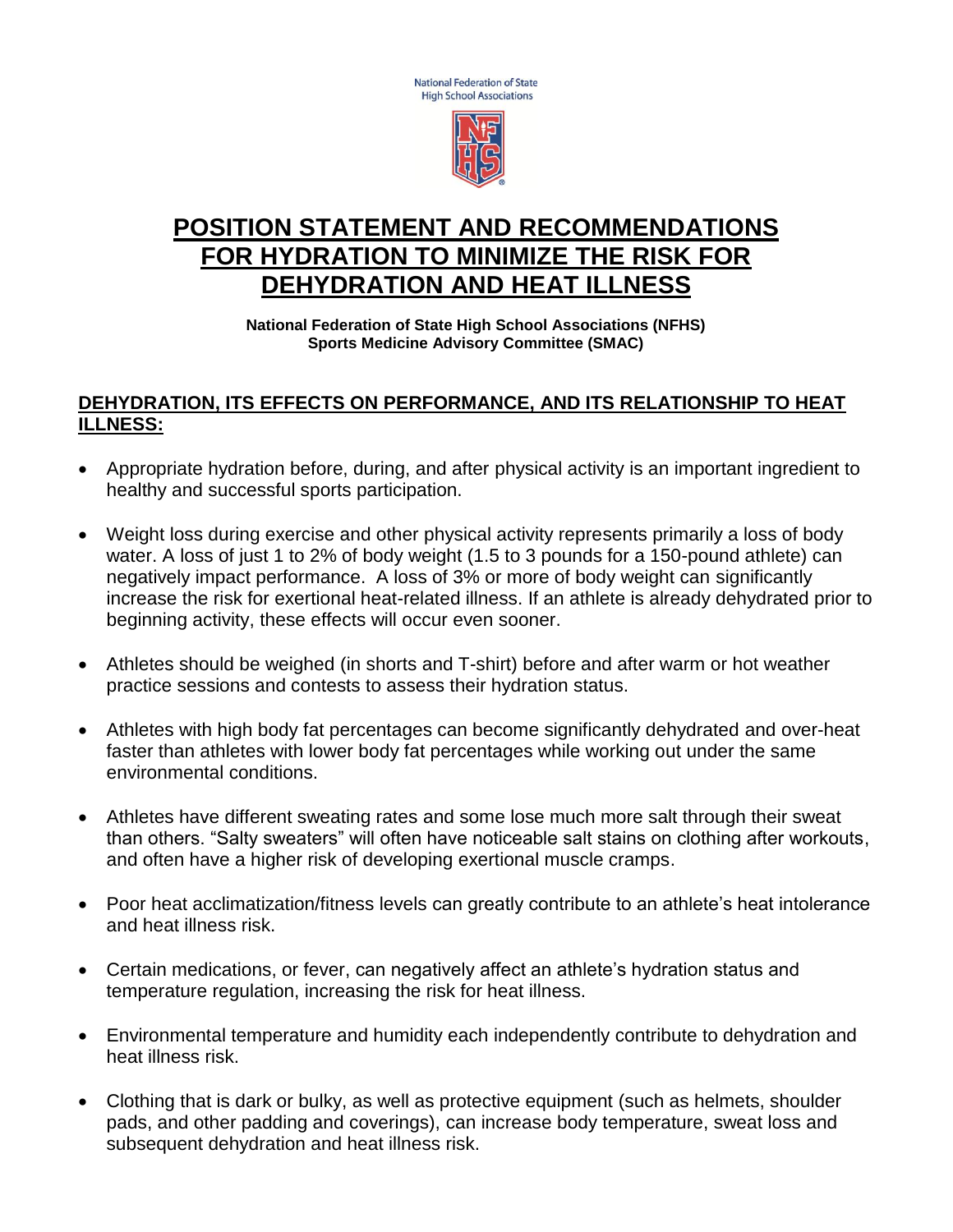- Even naturally dry climates can have high humidity on the field if irrigation systems are scheduled to run prior to early morning practices start. This temporary increase in humidity will continue until the water completely soaks into the ground or evaporates.
- A heat index chart should be followed to help determine if practices/contests should be modified or canceled. The NOAA National Weather Service's heat index chart can be found at:<http://www.weather.gov/om/heat/index.shtml>
	- o On-site wet-bulb temperature should be measured 10-15 minutes before practices or contests. The results should be used with a heat index to determine if practices or contests should be started, modified, or stopped.
	- $\circ$  If wet-bulb temperature measurement is not available, the heat index for your approximate location can be determined by entering your postal zip code: <http://www.osaa.org/heatindex/>

#### **Example of the effects of relative humidity on the risk for dehydration and heat illness:**

 A relative humidity of 40 percent and a temperature of 95 degrees Fahrenheit are associated with a *likely risk* of incurring heat illness if strenuous physical activity is conducted. However, even with a *lower air temperature* of only 85 degrees Fahrenheit, the risk for exertional heat illness could be the *same or greater with a higher relative humidity* of 70 percent.

# **WHAT TO DRINK DURING EXERCISE AND OTHER PHYSICAL ACTIVITY:**

- For most exercising athletes, water is appropriate and sufficient for pre-hydration and rehydration. Water is quickly absorbed, well-tolerated, an excellent thirst quencher and costeffective.
- Traditional sports drinks with an appropriate carbohydrate and sodium formulation may provide additional benefit in the following general situations:
	- o Prolonged continuous or intermittent activity of greater than 45 minutes
	- o Intense, continuous or repeated exertion
	- o Warm-to-hot and humid conditions
- Traditional sports drinks with an appropriate carbohydrate and sodium formulation may provide additional benefit for the following individual conditions:
	- o Poor hydration prior to participation
	- o A high sweat rate or "salty sweater"
	- o Poor caloric intake prior to participation
	- o Poor acclimatization to heat and humidity
- A 6 to 8% carbohydrate formulation is the maximum that should be utilized in a sports drink. Any greater concentration will slow stomach emptying and potentially cause the athlete to feel bloated. An appropriate sodium concentration (0.4–1.2 grams per liter) will help with fluid retention and distribution and decrease the risk of exertional muscle cramping.

### **WHAT NOT TO DRINK DURING EXERCISE:**

 Fruit juices with greater than 8 percent carbohydrate content and carbonated soda can both result in a bloated feeling and abdominal cramping.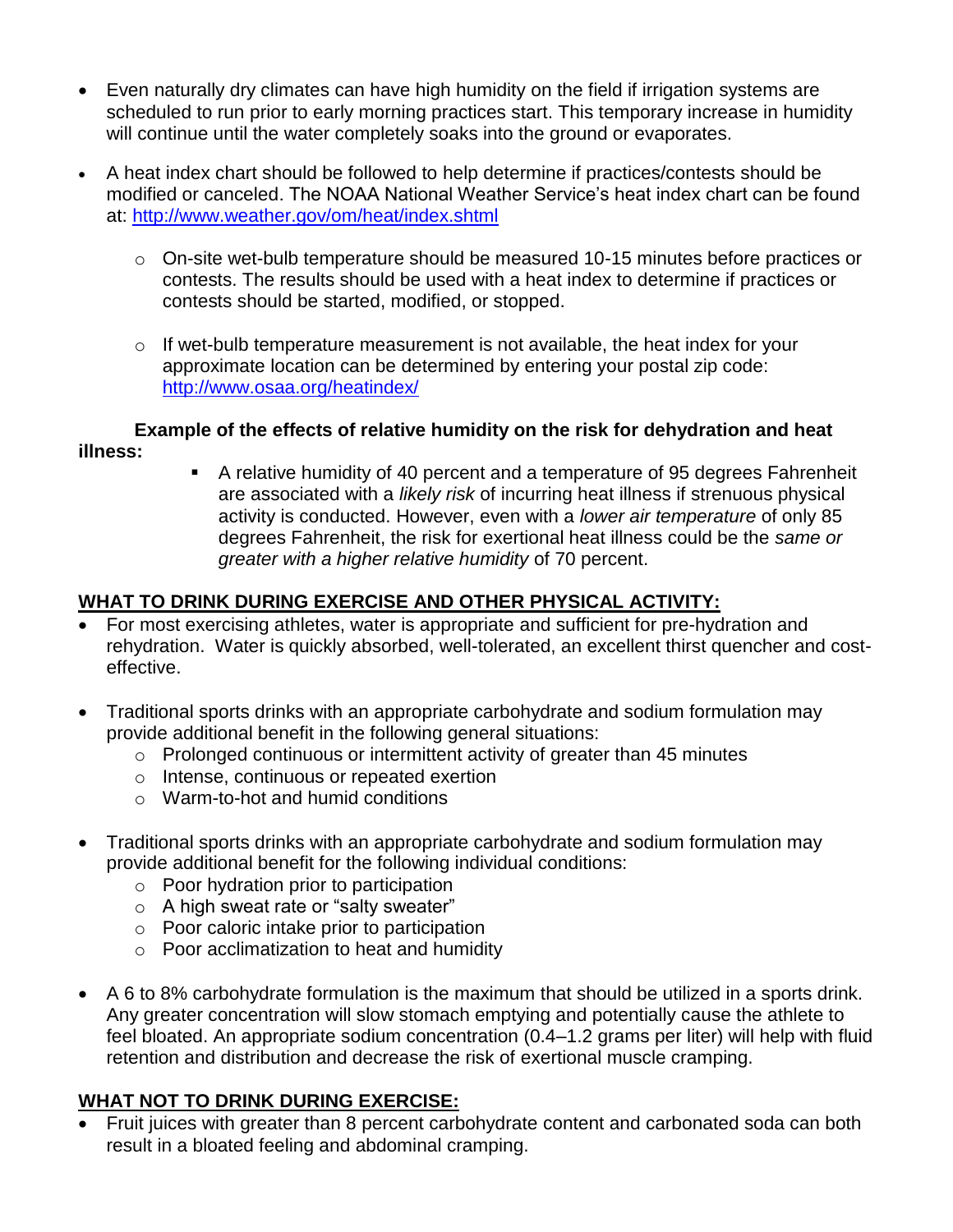- Athletes should be aware that nutritional supplements are not limited to pills and powders as many of the new "energy" drinks contain stimulants such as caffeine and/or ephedrine.
	- $\circ$  These stimulants may increase the risk of heat illness and/or heart problems with exercise. They can also cause anxiety, jitteriness, nausea, and upset stomach or diarrhea.
	- o Many of these drinks are being produced by traditional water, soft drink and sports drink companies which can cause confusion in the sports community. As is true with other forms of supplements, these "power drinks", "energy drinks", or "fluid supplements" are not regulated by the FDA. Thus, the purity and accuracy of contents on the label is not guaranteed.
	- o Many of these beverages which claim to increase power, energy, and endurance, among other claims, may have additional ingredients that are not listed. Such ingredients may be harmful and may be banned by governing bodies like the NCAA, USOC, or individual state athletic associations.
	- o See the **NFHS Position Statement and Recommendations for the use of Energy Drinks by Young Athletes** for further information.

## **HYDRATION TIPS AND FLUID GUIDELINES:**

- Many athletes do not voluntarily drink enough water to prevent significant dehydration during physical activity.
- Drink regularly throughout all physical activities. An athlete cannot always rely on his or her sense of thirst to sufficiently maintain proper hydration.
- Drink before, during, and after practices and games. For example:
	- o Drink 16 ounces of fluid 2 hours before physical activity.
	- o Drink another 8 to 16 ounces 15 minutes before physical activity.
	- o During physical activity, drink 4 to 8 ounces of fluid every 15 to 20 minutes (some athletes who sweat considerably can safely tolerate up to 48 ounces per hour).
	- o After physical activity, drink 16 to 20 ounces of fluid for every pound lost during physical activity to achieve normal hydration status before the next practice or competition.
- The volume and color of your urine is an excellent way of determining if you're well hydrated. Small amounts of dark urine means that you need to drink more, while a "regular" amount of light-colored or nearly clear urine generally means you are well-hydrated. A Urine Color Chart can be accessed at: <http://at.uwa.edu/admin/UM/urinecolorchart.doc>
- Hyponatremia is a rare, but potentially deadly disorder resulting from the over consumption of water. It is most commonly seen during endurance events, such as marathons, when participants consume large amounts of water over several hours, far exceeding fluid lost through sweating. The opposite of dehydration, hyponatremia is a condition where the sodium content of the blood is diluted to dangerous levels. Affected individuals may exhibit